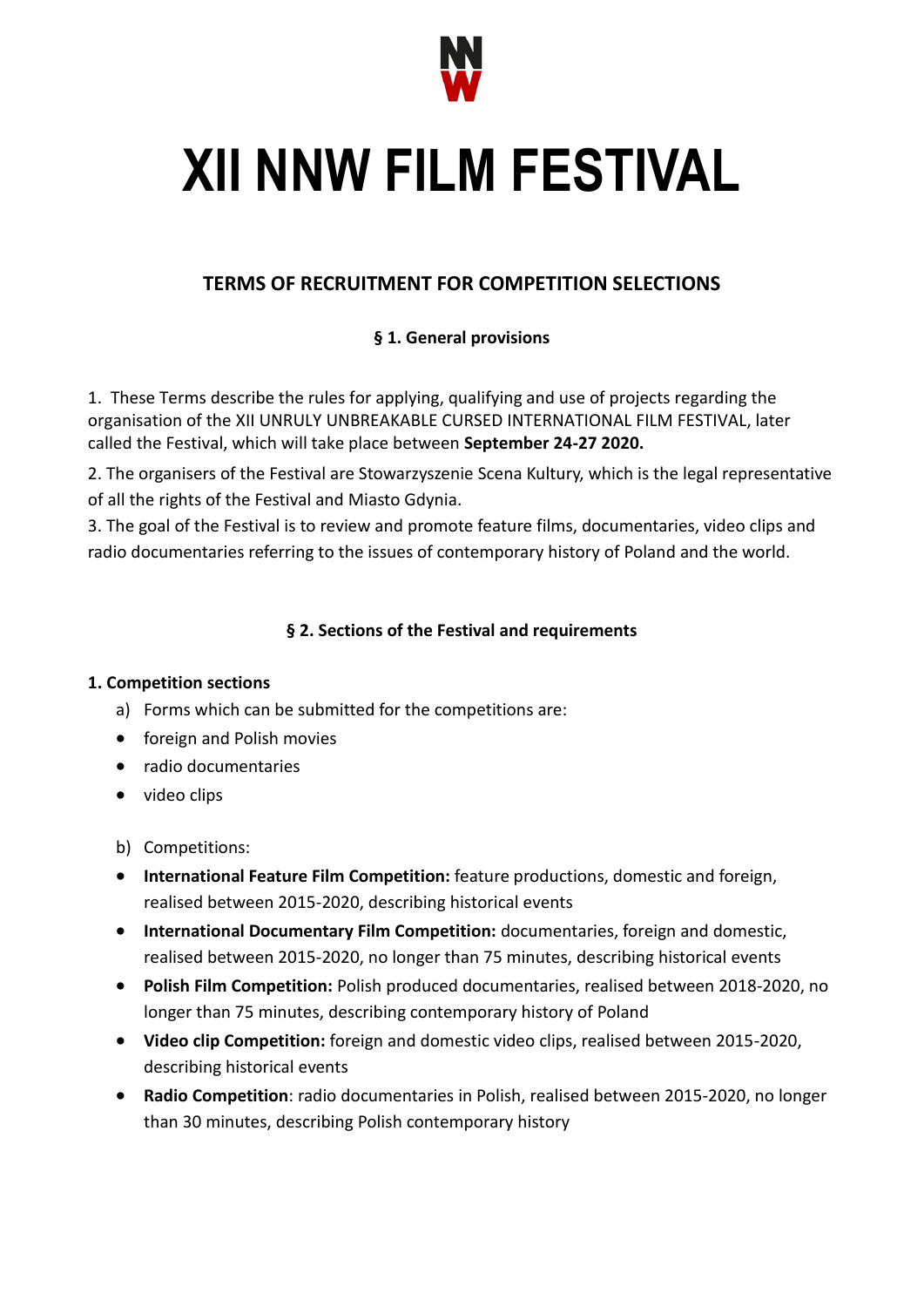

#### **2. Non-competition sections**

From the films submitted for selection, the organisers can choose films for the non-competition sections: special or non-competition screenings.

#### **3. Language versions**

The copies of films **submitted for the international competitions, both for reviews and screenings, are required to have subtitles in English** (does not apply to films which are originally in English).

If the aforementioned rules are not met, the film will not be admitted to the competition.

## **§ 3. Deadline and terms of applying**

- **1. Deadline for applying: June 30th 2020**
- **2. Applying:**

To apply with a project, one needs to:

- fill out the online form available at [www.festiwalnnw.pl,](http://www.festiwalnnw.pl/)
- send a public or private link to the project with or without a password, with an unlimited time and territorial access (i.e. via WeTransfer, MyAirBridge etc.). During the selection process the passwords to the links cannot be changed.

## **§ 4. Selection**

1. The selection commission reserves the right to qualify a film which applied to the Polish Film Competition for the International Documentary Competition.

2. Selection results

- The list of projects qualified for the Festival will be posted on the website [www.festiwalnnw.pl](http://www.festiwalnnw.pl/) by **August 3rd 2020.**
- Those whose projects will qualify will be informed about it via email
- Upon receiving information on a film having qualified to take part in the Festival**, the applying author is obliged to deliver materials regarding the film: a trailer, 3 stills and an author's picture.**
- **If a trailer is not delivered by the applying author, the film will not be admitted to the competition.**
- All additional information is given by the Festival's office: FESTIWAL FILMOWY NNW ul. Bieżanowska 2/14, 02-655 Warszawa, Poland tel.: +48 517 890 444 email: [konkurs@festiwalnnw.pl](mailto:konkurs@festiwalnnw.pl)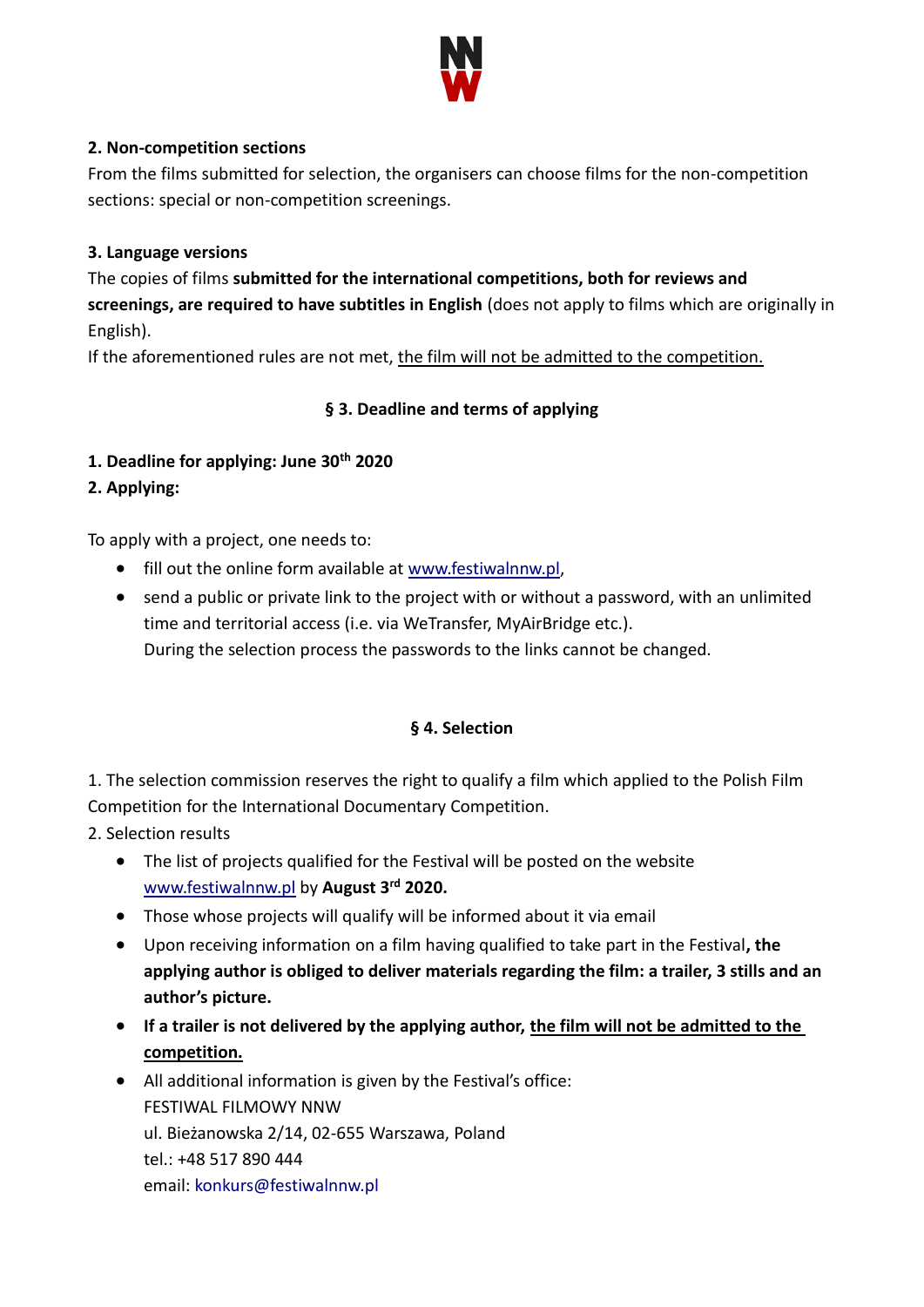

## **§ 5. Festival Screenings**

- 1. Screenings of films, video clips and broadcasts of radio documentaries.
	- Upon receiving information on a project having qualified to take part in the Festival, the applying author undertakes not to back out of the project.
- 2. Screening copies
	- The Festival accepts the screening copies of films and video clips **only in the DCP format.**
	- **If the applying author does not deliver a screening copy in a required format, the film or video clip will not be admitted to the competition.**
	- The competition copies should be delivered **by August 30th 2020** to the address:

# **FESTIWAL FILMOWY NNW ul. Bieżanowska 2/14, 02-655 Warszawa, Poland**

#### **§ 6. Awards**

- 1. International Feature Film Competition
	- Main Award for the best feature film in the international competition
- 2. International Documentary Film Competition
	- Witold Pilecki Award for the best documentary film in the international competition
	- Special Award of the Platform of European Memory and Conscience for the especially accurate portrayal of a totalitarian reality
- 3. Polish Film Competition
	- Golden Resistor for the best film in the Polish Film Competition
	- Janusz Krupski Award for bravery and hardship in searching themes and characters which were unruly, undeterred and cursed (Niepokorni, Niezłomni, Wyklęci).
- 4. Radio Competition
	- Main Award for the best radio documentary
- 5. Video clip Competition
	- Main Award for the best video clip
- 6. Other awards
	- Platinum Resistor for a lifetime of achievements.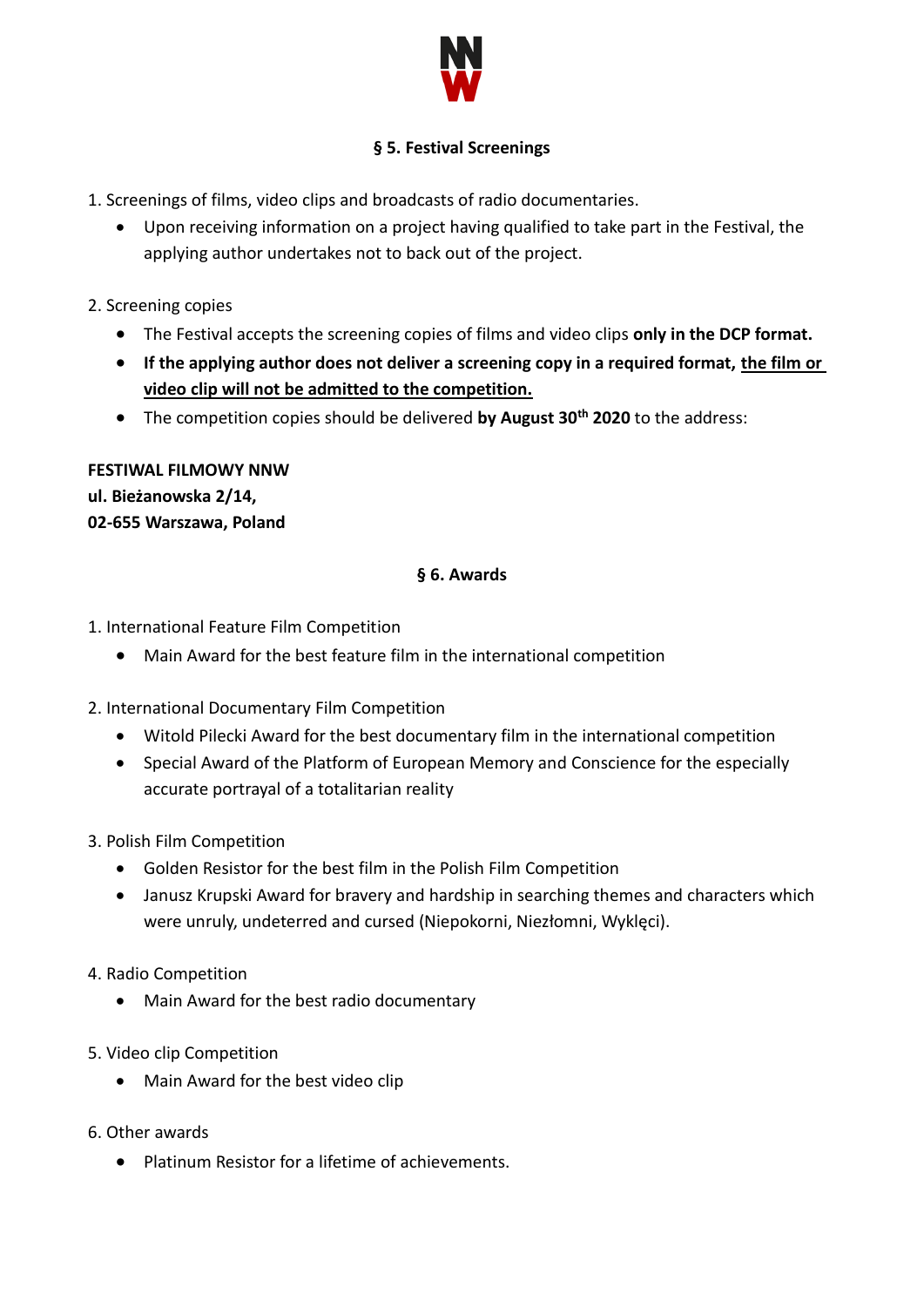

- Spring Award for people passionate about history who with their work, knowledge and experience inspire film creators to take on historical subjects.
- Special Award of the Chairman of the Polish Television (TVP)
- Award of the Director of the Festival for the artistic translation of history to the language of film
- Other awards, approved by the organisers, funded by the Festival's partners and institutions

## **§ 7. Promotion**

1. The applying author agrees to have information about the submitted project published on the Festival's website, official prints and press materials.

2. The organisers can, for promotional purposes, share the materials to the media, television stations and partnered websites.

# **§ 8. Copyrights**

1. The copyrights of the project submitted to the Festival cannot be limited in any way, nor can they violate copyrights and personal goods of third parties; thus, when submitting a film, the author or producer of the film states that they are its legal owner or representative, and with the agreement of the owner of the copyrights confirms that they take upon themselves the responsibility for any eventual disagreements resulting from this, releasing the Festival's Organiser from legal liability.

2. The organisers work in good faith and are not responsible for any cases of concealment of any information regarding the legal situation of a project submitted to the Festival or participating in the Festival. In such case, all consequences and costs of legal work resulting from possible claims due to violation of rights of third parties are the responsibility of the applying author.

3. The organisers are not responsible for providing false information or information of third parties by the applying author. Providing false information results in taking away the right to receive an award.

# **§ 9. Delivery, return of film copies and insurance**

- 1. Transport of the copies
	- The costs of the transport of screening copies, as well as all other transport costs, are borne by the applying author
	- The applying author is responsible for any custom duties abroad. The Festival does not cover custom duties outside Poland's borders.